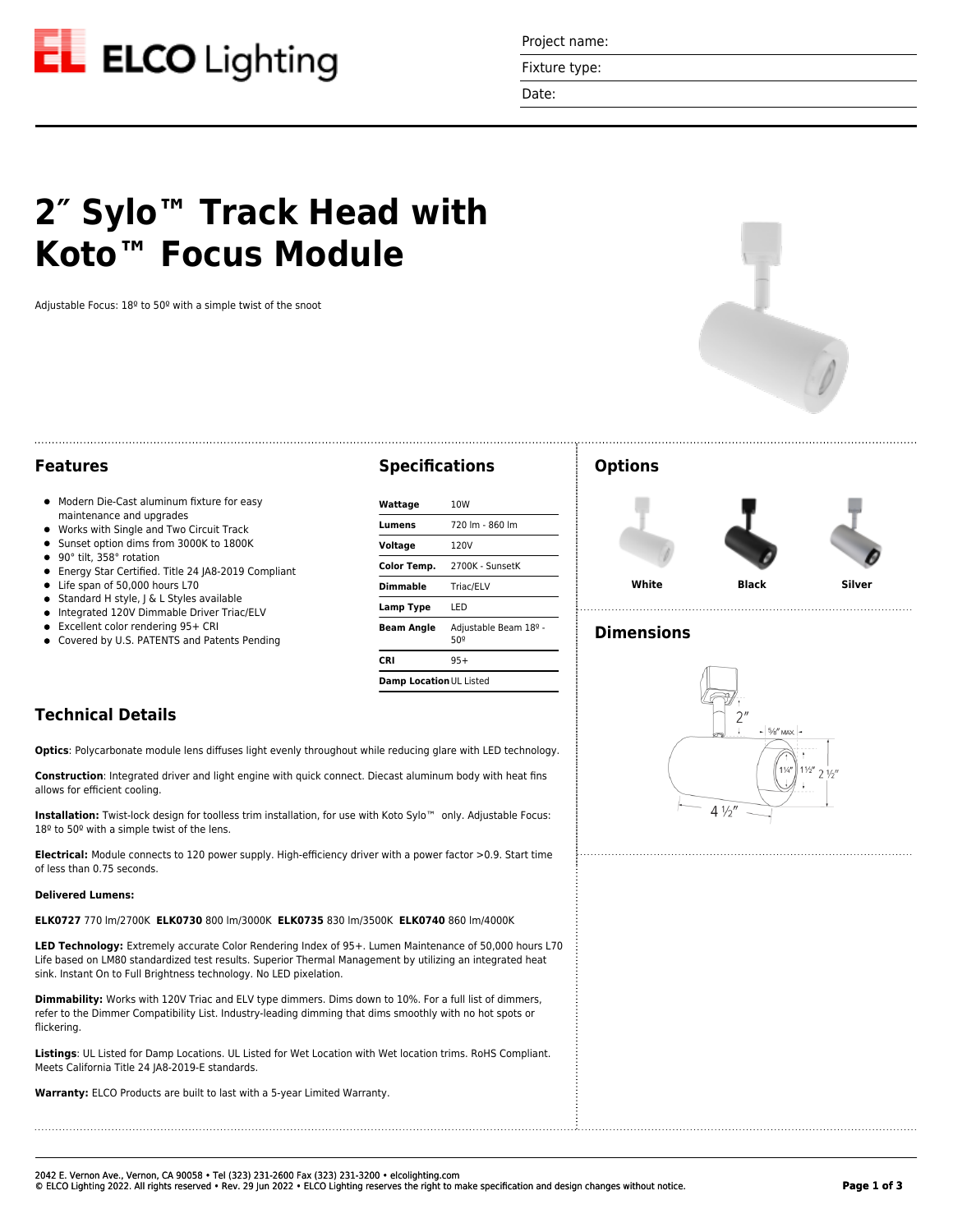# **Product Number Builder** Example: **E25TW-0727-FC**



**-FC** 18º - 50º